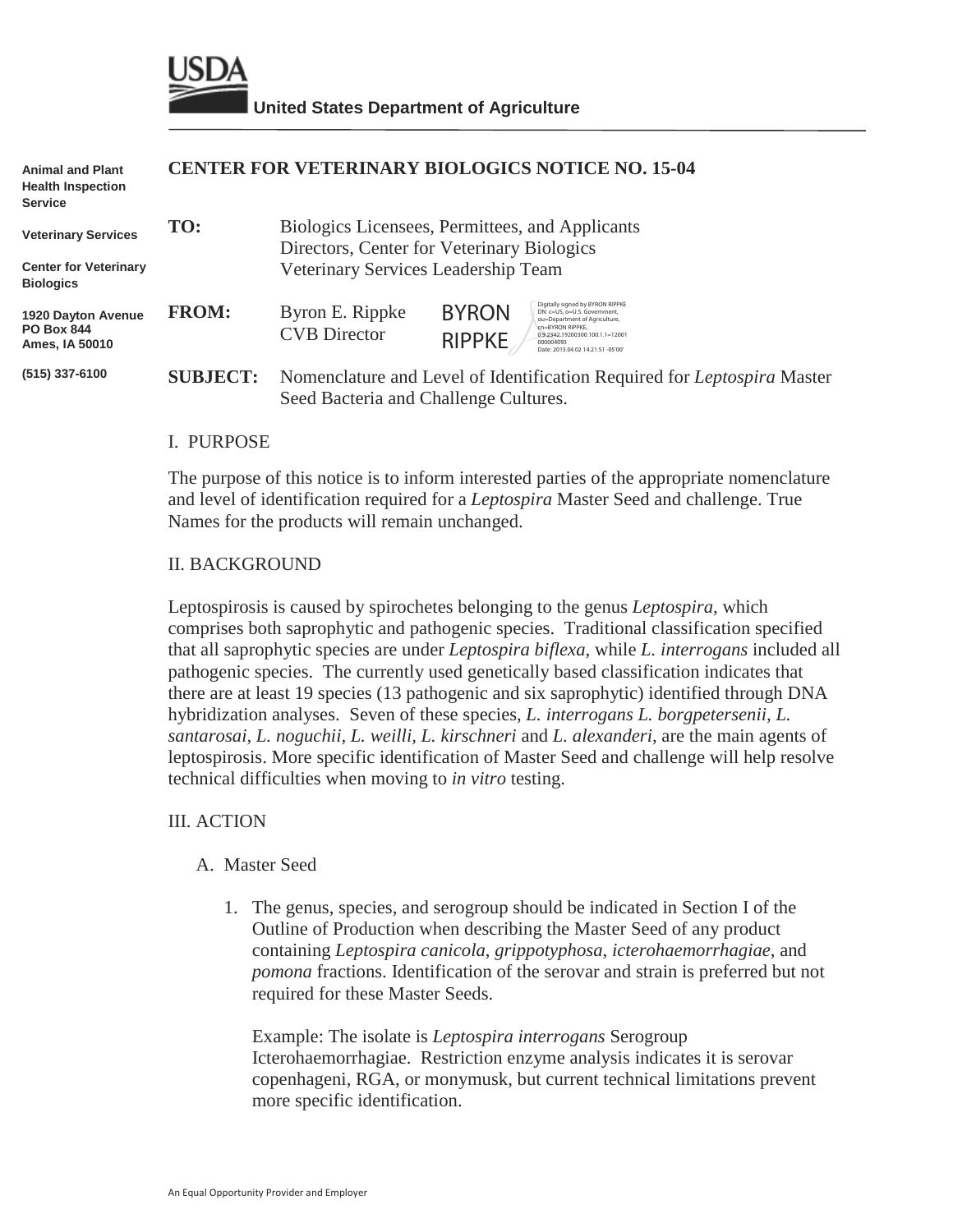2. The genus, species, and serovar should be indicated for products containing *Leptospira hardjo* and *Leptospira bratislava* fractions. Identification of the strain is preferred but not required for these Master Seeds.

Example: The isolate is *Leptospira borgpetersenii* serovar hardjo-bovis strain 93U.

- 3. New Master Seed Bacteria (MSB) must be identified to the serogroup or serovar level as indicated above. For existing approved MSB, this information should be added to the Outline of Production. Working seeds may be used for identification. Firms should contact their reviewer for specific guidance.
- B. Challenge

A biological product containing *Leptospira* fractions that is potency tested through a hamster vaccination-challenge assay must have the challenge used in the potency assay indicated in Section V.C. of the Outline Production in accordance with VS Memorandum 800.206. Likewise, the challenge used in efficacy studies for products containing *Leptospira* fractions must be indicated.

- 1. The genus, species, and serogroup should be indicated for challenge used to test products containing *Leptospira* Serogroups Canicola, Grippotyphosa, Icterohaemorrhagiae, and Pomona. Identification of the serovar and strain for the challenge is also preferred but not required.
- 2. Nomenclature Changes The CVB has adopted the following nomenclature for the *Leptospira* challenges supplied to stakeholders for potency tests codified in 9 CFR 113.101 – 113.104:

| Current designation            | Proposed designation                                 |
|--------------------------------|------------------------------------------------------|
| Leptospira canicola            | Leptospira interrogans Serogroup Canicola            |
| Leptospira grippotyphosa       | Leptospira kirschneri Serogroup Grippotyphosa        |
| Leptospira icterohaemorrhagiae | Leptospira interrogans Serogroup Icterohaemorrhagiae |
| Leptospira pomona              | Leptospira interrogans Serogroup Pomona              |

The CVB will revise this nomenclature in SAMs, reagent data sheets, and other documents.

3. The genus, species, and serovar should be indicated for challenge used to test products containing *Leptospira hardjo* and *Leptospira bratislava* fractions. Identification of the strain is also preferred but not required.